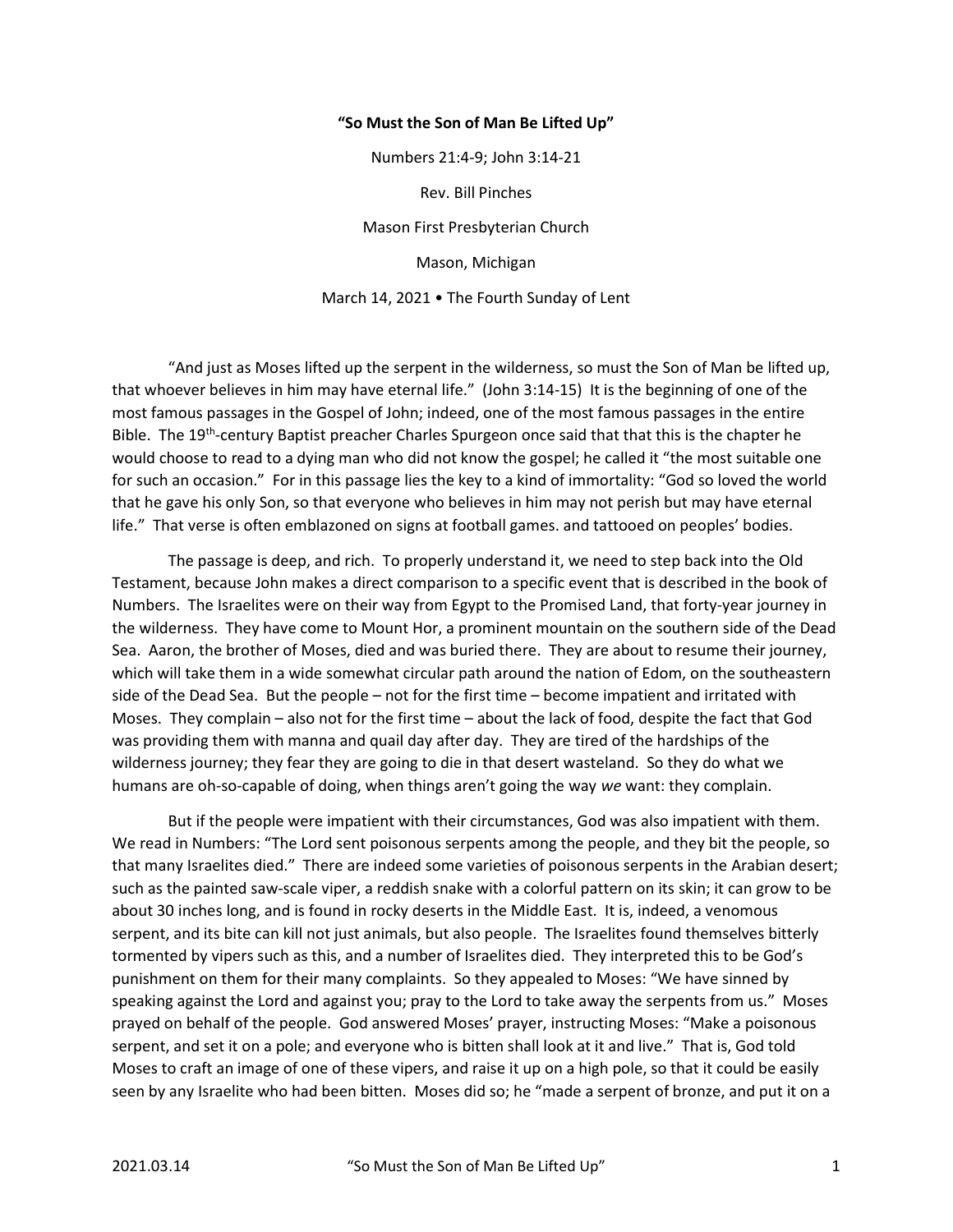pole; and whenever a serpent bit someone, that person would look at the serpent of bronze and live." The presence of the bronze serpent on the pole did not prevent people from being bitten, nor did it prevent them from suffering, but it did prevent them from dying, so long as those who were bitten made a point to actually *look* at the bronze serpent. In short, God provided a means for the people to live, when they would have died. God provided a means for them to experience a miraculous gift of life.

 So, the Israelites no longer had to worry about these poisonous serpents in the wilderness, for Moses brought the bronze serpent that he had made with them on their journey. In time, when it was no longer needed, it seems to have been kept with other sacred objects. It appears one more time in the Old Testament. In the days of King Hezekiah, who was a good king who ruled Judah from about 715 to 685 BC, there were some people who were using the bronze serpent as an object of worship. Moses had never told the people to worship the bronze serpent; indeed, that would have been a violation of the second commandment, "you shall not make for yourself an idol…; you shall not bow down to them or serve them." (Exodus 20:4-5) Moses had told people to look at the bronze serpent; he had never told them to worship the bronze serpent. But evidently, hundreds of years later, people were doing just that. Hezekiah, being faithful to God, sought to remove idolatrous worship from Israel, so he tore down pagan shrines throughout the land. He also, we are told, "broke in pieces the bronze serpent that Moses had made, for until those days the people of Israel had made offerings to it." (2 Kings 18:4) So from that moment on, there was no more bronze serpent in Israel.

 But the memory of it lived on. To this day, Jews still retell the story of the making of the bronze serpent in their annual cycle of readings from the Torah. In the first century, the Gospel writer John used this story as a metaphor: "And just as Moses lifted up the serpent in the wilderness, so must the Son of Man be lifted up, that whoever believes in him may have eternal life." (John 3:14-15) We now understand the first part of that sentence. The purpose of the bronze serpent in the wilderness was to provide a miraculous means by which the people might live, in circumstances when they would have died. So now we can understand the rest of that sentence: "so must the Son of Man be lifted up, that whoever believes in him may have eternal life." The Son of Man is, of course, Jesus; that's one of the titles the Gospel writers use to refer to him. "Lifted up" – that's a reference to Christ's crucifixion. The Romans took his beaten and bloody body, and impaled it onto a cross, a couple pieces of wood. They would most likely have impaled him while the cross was lying on the ground, then they would have hoisted the cross upright, so that Jesus could die a slow death from asphyxiation. So they lifted him up, literally raising his body upwards, in much the same manner as Moses would have affixed that bronze serpent that had had made onto a wooden pole, and then hoisted it up for all the people to see. The Romans wanted the people to see Jesus, impaled on that cross; they wanted his dying body to be visible. Crucifixion was a common form of execution for Roman criminals; Roman soldiers would line roads with the crucified bodies of their defeated enemies. It was a means of saying, "We're in control;" "don't mess with us;" "don't do what these sorry fools did." They wanted people to see those poor souls.

 What they didn't know, when they crucified Jesus, was that they were actually helping God's divine plan. "So must the Son of Man be lifted up," John wrote. Why the word "must"? Because it was God's will that Jesus die for the sins of the people – for that was the means by which God would offer forgiveness and new life to the entire world. Indeed, just as the bronze serpent that Moses lifted up in the wilderness offered life to people who were doomed to die, so too does Jesus, whom the Romans lifted up at a place called Calvary, offer life to people who are doomed to die. The difference is that Jesus offers eternal life. Everlasting life. In both instances, the providence and mercy of God was